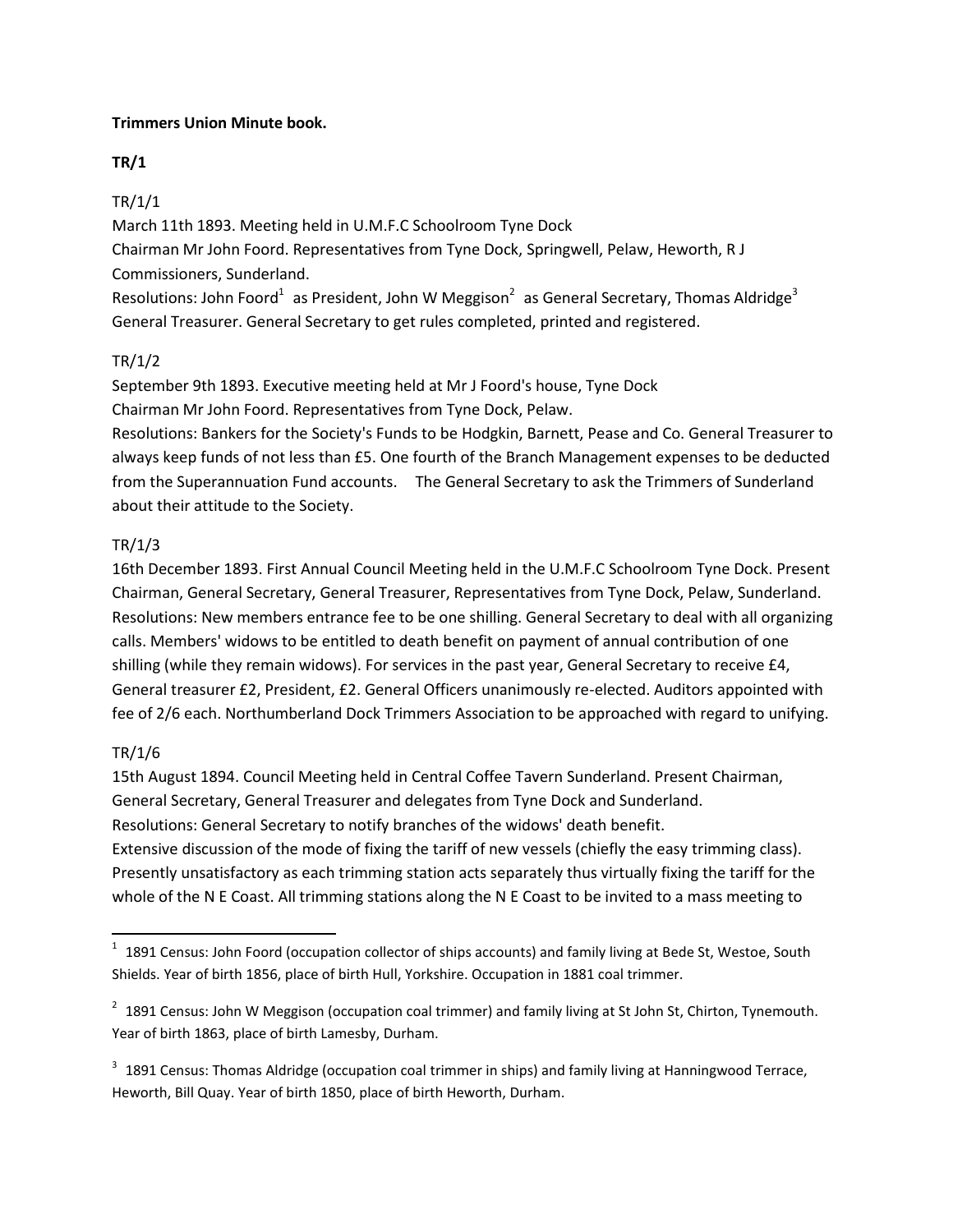#### consider the best means of united action.

The response from the Northumberland Trimmers Association was that although nothing had been settled about the proposed federation, it was but a question of time.

### TR/1/8

December 8th 1894. Second Annual Council Meeting held in the U.M.F.C Schoolroom Tyne Dock. Present Chairman, Secretary, Treasurer and delegates from Tyne Dock, Pelaw and Sunderland. Resolutions: President, Secretary and Treasurer re-elected, with agreed remuneration of £2, £5 and £3 respectively. A printed circular to be prepared for circulation to branches on the claims and benefits of the Association. The meeting to consider a uniform rate for easy trimmers be arranged for a date favourable to all. The Secretary and President to visit the Lambton Trimmers at Sunderland with the printed circular.

### TR/1/9

### AGM held on the evening of the same day.

Resolutions: Auditors appointed. 1000 sheets of headed notepaper to be obtained. All printing to be done by Mr Sword, Laygate Lane. Printed forms to be obtained for monthly returns from Branches and for communicating the tariff of new vessels. A Tea and Concert to be held on Good Friday, to be organized by the Tyne Dock Branch. A report of the day's proceedings to be sent to the press.

### TR/1/10

12th April 1895. Special Meeting of the Council held in the Archibald Stevenson Memorial Hall, South Shields. Present the Chairman, General Secretary, General Treasurer and six other members. Resolutions: Unemployed Heworth members receive 10 shillings per week in accordance with the Society's Rules. Two members to go to Sunderland to help members there to settle a disputed case with one of the ship owners.

The Annual Tea and Concert was held after the meeting. 300 people sat down to a capital tea - a most successful and enjoyable day.

### TR/1/11

22nd May 1895. Council Meeting held at the Central Coffee Tavern, High Street, Sunderland. Present the Chairman, General Secretary, General Treasurer and members from Pelaw, Tyne Dock and Sunderland. Resolutions: The amount of security to be given by the Treasurer be £20, himself £10 and two securities of £5 each. That the Sunderland dispute be left in the members' own hands, the Society to help at any time according to rule. The NE Coast delegate meeting to be held at Sunderland on Monday June 17th at 11 am and invitations to be sent to all the Trimming Stations on the Coast. The Rule concerning lock out be postponed to the next meeting. The Rules to be sold at one penny per copy. A Copying Press and Letter Book be obtained for the General Office. A report of the day's proceedings be sent to the press.

#### TR/1/13

17th June 1895. Delegate Meeting held at Sunderland. Present the Chairman, General Secretary, General Treasurer and members from Pelaw, Tyne Dock, Sunderland, West Hartlepool and Northumberland.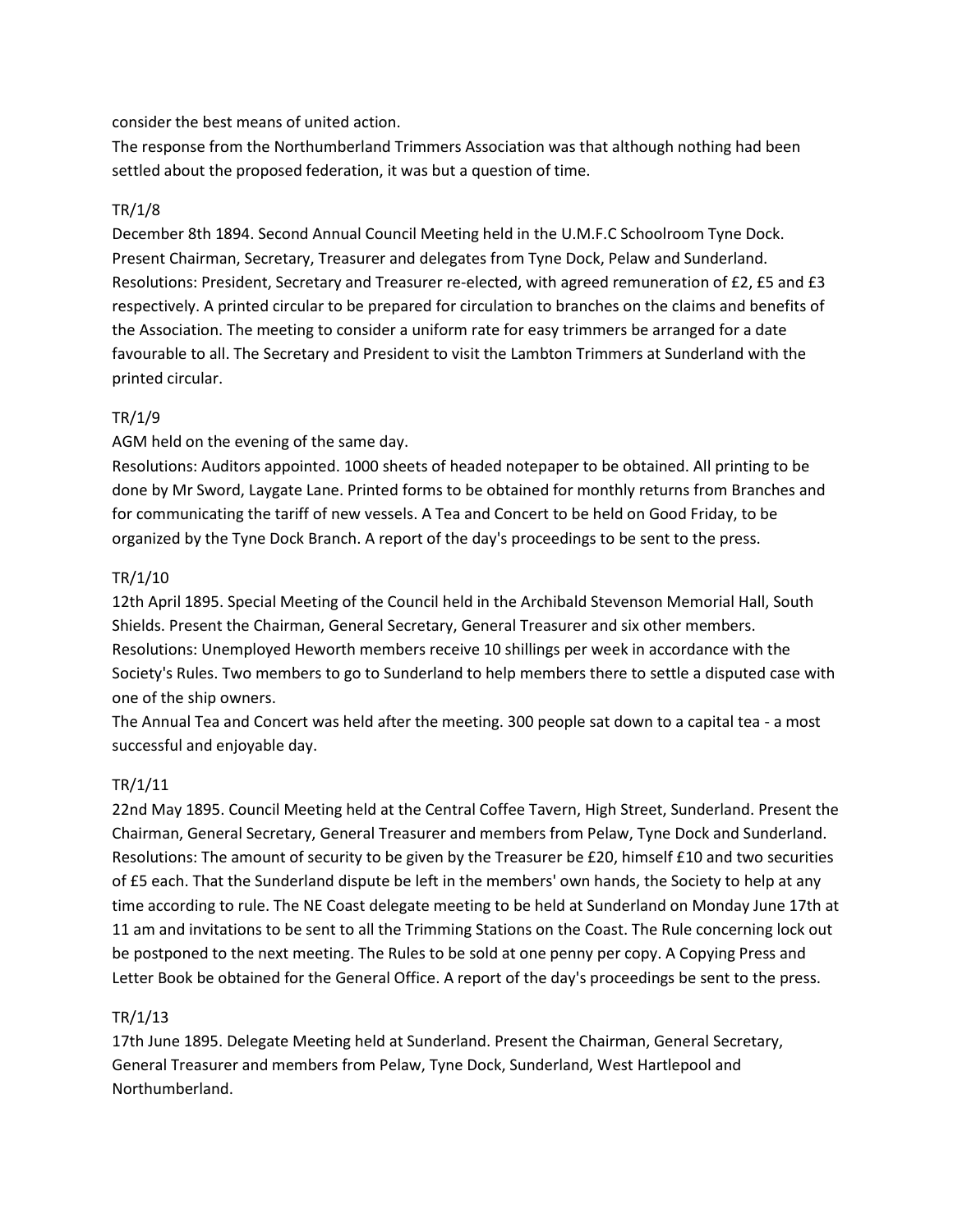Resolutions: Dissatisfaction expressed with the current mode of fixing price tariffs for new vessels and proposal to form a Board with representatives from shipowners and trimmers to settle the tariffs. Tyne Dock to be the central office for communications. Mr Ford as Secretary and Mr Dennison (Tyne Dock) as Treasurer.

# TR/1/15

2nd December 1895. Third Annual Council Meeting held at the Central Coffee Tavern, Sunderland. Present the Chairman, General Secretary, General Treasurer and members from Pelaw, Tyne Dock and Sunderland.

Resolutions: Remuneration of Officers to be the same as last year. General Officers reelected, same auditors as last year. Clarification of unemployment benefits rule.

# TR/1/18

23rd April 1896. Council Meeting held at Sunderland. Present the Chairman, General Secretary, General Treasurer and members from Pelaw, Tyne Dock and Sunderland.

Resolutions: Report of Good Friday Tea and Concert accepted.The case of the Sunderland members re the SS Rivas be left in the hands of the President and Secretary to effect a satisfactory settlement. Meeting to be arranged with the Northumberland Trimmers to discuss a closer relationship. Scale of benefits to superannuated members. Will not pay accident benefit.

# TR/1/21

2nd December 1896. Fourth Annual Council meeting held in the Central Coffee Tavern, Sunderland. Present the Chairman, General Secretary, General Treasurer and members from Pelaw, Tyne Dock and Sunderland.

Resolutions: Remuneration of Officers to be the same as last year. No donation to the Grange-Over-Sands Convalescent Home. General Officers and Auditors reelected. The Annual Gathering to be held on Good Friday in South Shields. A report of the proceedings to be sent to the press.

# TR/1/24

!st December 1897. Fifth Annual Council Meeting held in the Central Coffee Tavern, Sunderland. Present the Chairman, General Secretary, General Treasurer and members from Pelaw, Tyne Dock and Sunderland.

Resolutions: The General Secretary's report received as highly satisfactory. Remuneration of General officers as hitherto. General Officers and auditors reelected. Graduated scale of superannuation benefit. Annual Gathering to take place in South Shields on Good Friday. The Secretary to obtain a copying apparatus to be used for the Association.

# TR/1/27

30th November 1898. Sixth Annual Council Meeting held in the Central Coffee Tavern, Sunderland. Present the Chairman, General Secretary, General Treasurer and members from Pelaw, Tyne Dock and Sunderland.

Resolutions: Remuneration of General Officers as hitherto. General Officers and auditors reelected.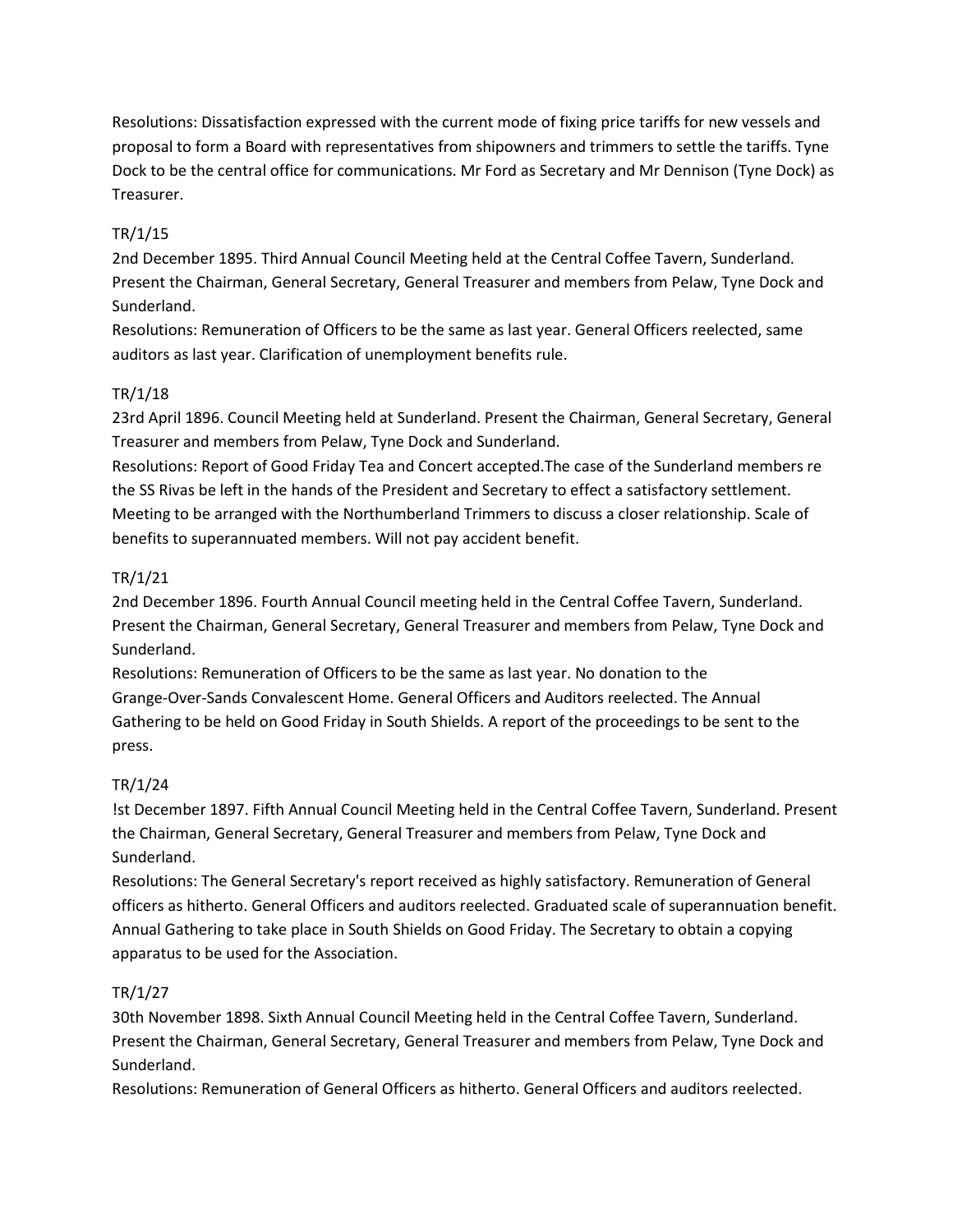Specific case of superannuation benefit awarded on grounds of inability to follow employment. Secretary to obtain a copy of Willis' Workmen and Employers Liability Act. Annual Gathering to be held in South Shields. All applications for superannuation benefit to be accompanied by a medical certificate and payment made weekly from the date of the certificate, applications to be decided by the Branch Committee. Members in receipt of superannuation benefit to pay half contribution of 2d per week. Such members to be allowed to earn any sum not exceeding 10s per week.

### TR/1/31

30th November 1899. Seventh Annual Council Meeting held in the Central Coffee Tavern, Sunderland. Present the Chairman, General Secretary, General Treasurer and members from Pelaw, Tyne Dock and Sunderland.

Resolutions: Superannuation Fund proposals from the last meeting were sent to the branches; delegates reported back; resolutions confirmed. Option of granting of a lump sum of £10 superannuation benefit rather than weekly amounts. Remuneration of General Officers as hitherto. General Officers and auditors reelected. Annual Gathering to be held at South shields on Good Friday. A hearty vote of thanks to the members of Tyne Dock Branch for their past services in organizing the Gathering. A Benevolent Fund to be established to pay the contributions of sick members, 1d per week.

### TR/1/34

5th December 1900. Eighth Annual Council Meeting held in the Central Coffee Tavern, Sunderland. Present the Chairman, General Secretary, General Treasurer and members from Pelaw, Tyne Dock and Sunderland.

Resolutions: That members who are sick be required to pay their contributions as usual. General Officers reelected, remuneration as hitherto. Auditors reelected. Annual Tea and Concert to be held on Good Friday.

# TR/1/38

27th November 1901. Ninth Annual Council Meeting held in the Central Coffee Tavern, Sunderland. Present the Chairman, General Secretary, General Treasurer and members from Pelaw, Tyne Dock and Sunderland.

Resolutions: Annual remuneration of £2 to the President (John Foord<sup>4</sup>), £3 to the Treasurer<sup>5</sup> and £7 to the Secretary<sup>6</sup>. Reelection of auditors. Arrangements for the Annual Tea and Concert be left in the hands of the Tyne Dock Branch.

General satisfaction expressed on the progress on amalgamation with the Tyne and Blyth Association.

### TR/1/40

 $\overline{a}$ 

<sup>&</sup>lt;sup>4</sup> 1901 Census: John Foord (occupation collector of trimming dues) and family living at Lake View, Stanhope Rd, South Shields.

<sup>&</sup>lt;sup>5</sup> Treasurer Thomas Aldridge. !901 Census: living with son in Hainingwood Terrace, Heworth, Bill Quay, occupation coal trimmer. 1911 Census: occupation coal trimmer, living at same address.

 $^6$  Secretary John Meggison. 1901 Census: living with family at 120 Stanhope Rd, South Shields.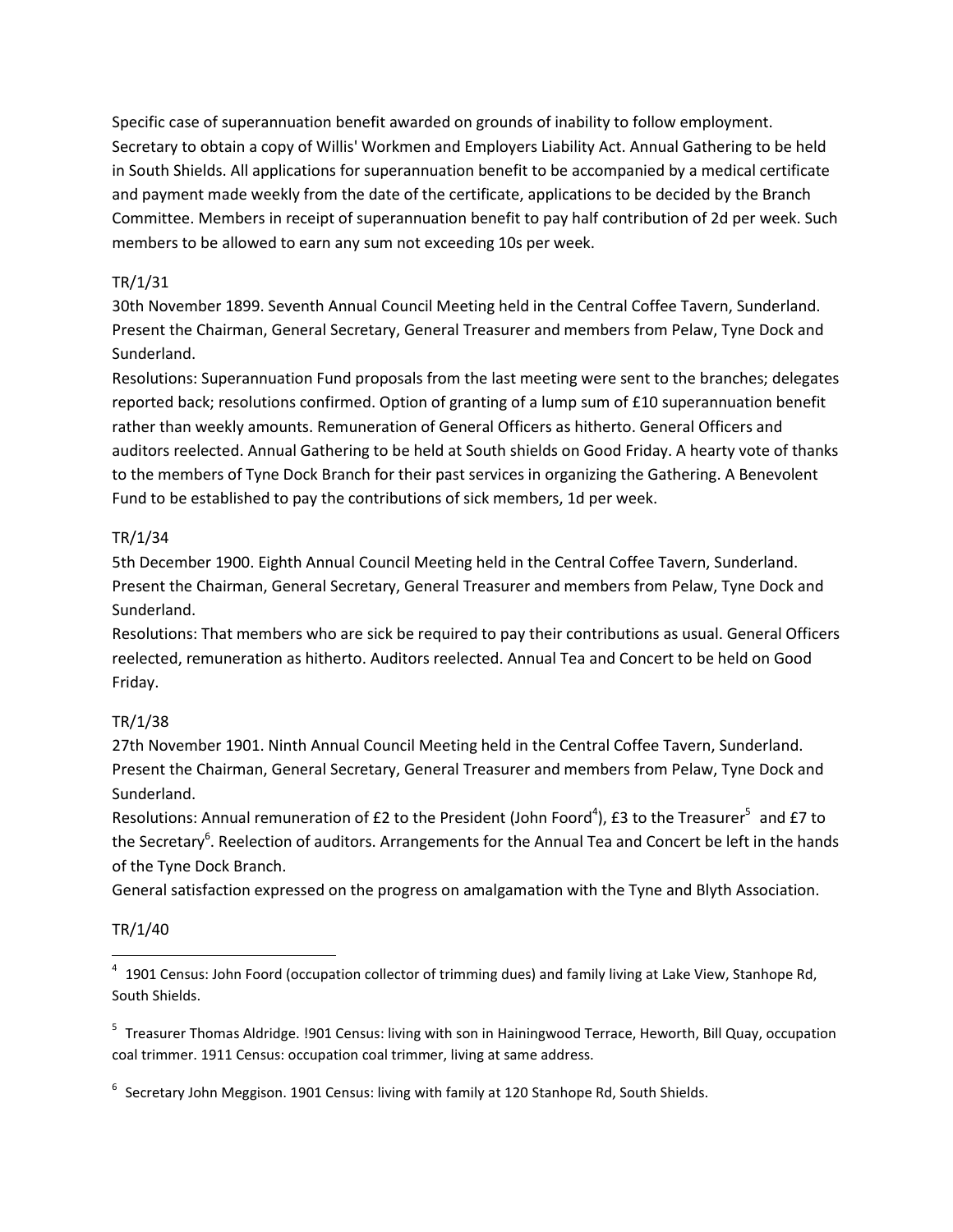11th July 1901. Meetings to arrange for amalgamation with the Tyne and Blyth Trimmers and the Trimmers Association, held in Browns Cocoa Rooms, Church Way, South Shields. 18 delegates from Tyne and Blyth Association and 'Northern' Association (the original Trimmers Association. Resolutions: That the 'Northern' and 'Tyne and Blyth' Trimmers and Teemers Associations be amalgamated (for 15, neutral 3) and that the two Associations be balloted. Next meeting 8th August. Delegates expenses for these joint meetings be paid from the respective funds of each Association.

### TR/1/41

8th August 1901. Meeting held in South Shields. 13 delegates from the 'Tyne and Blyth' and 'Northern' Associations.

Ballot results: Tyne and Blyth Association for amalgamation 235, against 58, neutral 60. Northern Association for amalgamation 190, against 7, neutral 2.

Resolutions: A committee of six be appointed to draw up rules and arrange the terms for amalgamation - Messrs Foord, Brown, Meggison, Dodds, P. Rutherford and James Rutherford.

### TR/1/43

5th September 1901. Meeting of Rules Committee held in Browns Cocoa Rooms, South Shields. Present the above members with John Dennison in place of J Brown.

Resolutions: Terms of the amalgamation are that there should be one central fund; amalgamated association to be called the North of England Trimmers and Teemers Association; retired members of the Tyne and Blyth Association shall continue to pay 1s per year towards death benefit but actively employed members to come under the new rules, new rules considered and approved and the Secretary instructed to circulate copies to branches for consideration and acceptance.

# TR/1/44

28th October 1901. Meeting held in South Shields, 19 delegates present.

New rules accepted and approved for registration after reports from branches.

Resolutions: Amalgamation to take effect from 1st January 1902. Nominations for Officers and trustees by 7th November.

# TR/1/46

4 December 1901. Meeting held at South Shields, 16 delegates present.

Votes counted. President John Foord (277 votes), Treasurer P Rutherford<sup>7</sup> (175 votes), Secretary J W Meggison ( only one nomination). Trustees E Owens (289 votes), Jos Lee Sen.(239 votes), John Foord (194 votes).

Resolutions: questions of investment of funds and salaries of General Officers be left to the first meeting of the new Council. A meeting of the Council be convened after the accounts of the two associations are squared up for the year.

# TR/1/48

 $\overline{\phantom{a}}$ 

 $^7$  1901 Census: Peter Rutherford (occupation coal trimmer) living at Folly Rd, Newsham and South Blythe, Blyth. Year of birth 1866, place of birth Howden, Northumberland.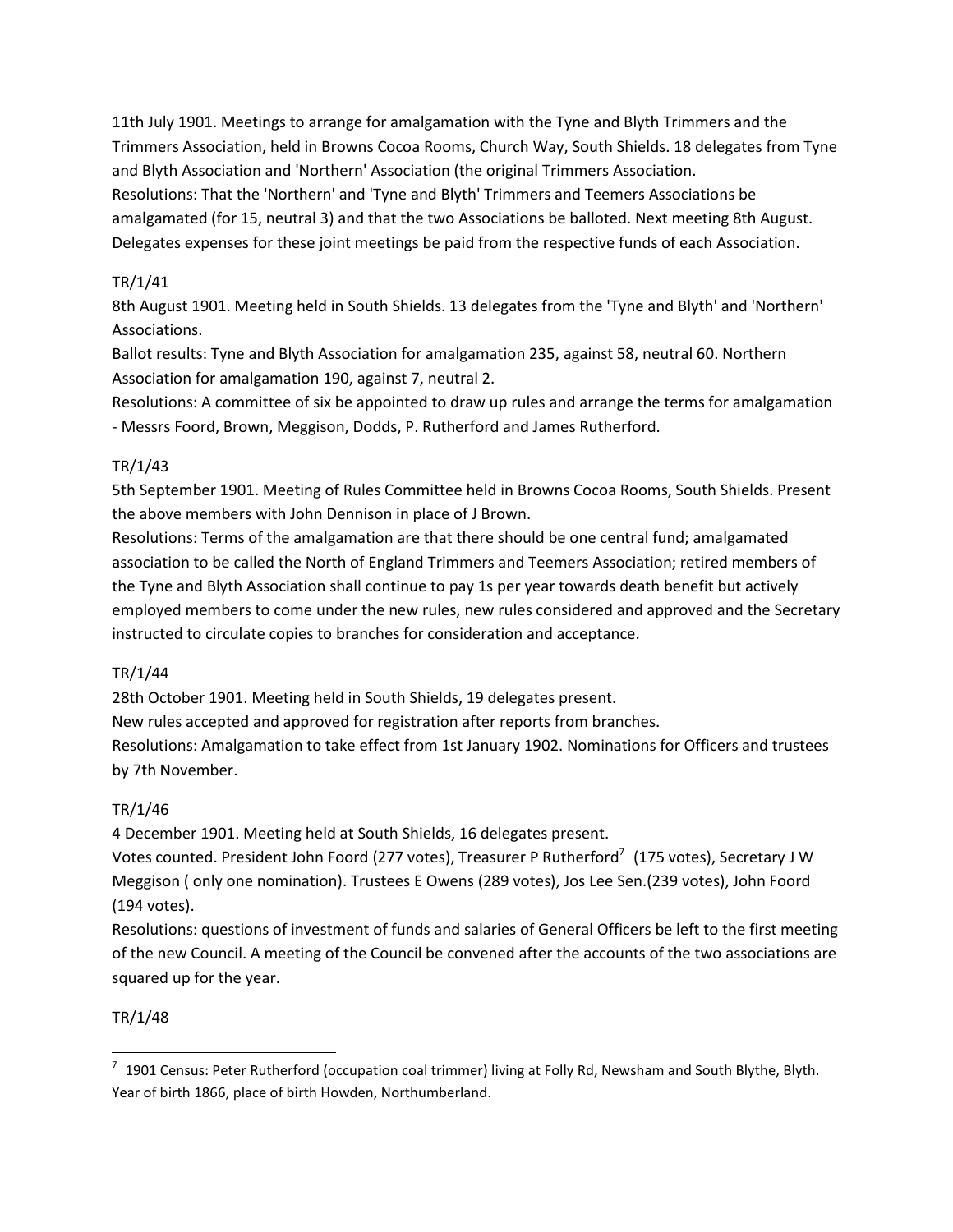North of England Trimmers and Teemers Association

20th January 1902. First meeting of Council held in Browns Cocoa Rooms, South Shields. Delegates from Northumberland Dock, R J C Comm, Albert Edward Dock, Tyne Dock, Pelaw, Sunderland and Blyth. Resolutions: Joint funds to be invested in the Newcastle upon Tyne Savings Bank, separate accounts for the general and superannuation funds. Detail on various payments including remuneration of Officers. £10 death benefit paid owing to the death of J Mason, Tyne Dock Branch. Council supporting a compensation claim by R Briggs (RJC Trimmers) after he lost all the fingers of one hand in an accident.

### TR/1/51

11th June 1902. Council meeting held in St Nicholas Cafe, Newcastle upon Tyne. Present the President (Chairman), General Secretary, General Treasurer and members from Northumberland Dock, Blyth, Amble, Pelaw, Tyne Dock and Sunderland.

Resolutions: Mention of dispute between Lambton Trimmers and Cory & Co. Executive of 7 members be appointed. Delegates to attend a meeting to arrange a demonstration to protest against a decision of the Lords as to Liability of Trade Unions.

### TR/1/54

26th November 1902. First Annual meeting of the Council held in Lockharts Cafe Opposite St Nicholas Cathedral. Present the President (Chairman), General Secretary, General Treasurer and members from Northumberland Dock, Blyth, Amble, Wallsend, Derwenthaugh, Pelaw, Jarrow, Tyne Dock and Sunderland. No delegate from Walker.

General Secretary reported steady improvements in numbers and finances.

Resolutions: The three General Officers reelected, with remuneration detailed. Auditors appointed. Annual Tea and Concert to be held on Good Friday in South Shields. General Officers to endeavour to secure improvements in working hours at R J C. James Dover, Derwenthaugh, granted 4s per week from superannuation fund for 2 years, owing to spinal disease. S S Brettand dispute (owners not abiding by arbitration). President and Secretary to see Mr W S Robson MP concerning liability of foreign shipowners re trimmimg accounts. Old age pension scheme read out by the President.

### TR/1/58

22 April 1903. Meeting held in Lockharts Room, opposite Central Station. Convened by the NACP Union (5 delegates). Also present the President (Chairman), General Secretary, General Treasurer and members from Northumberland Dock, Blyth, Pelaw and Sunderland.

Business: to arrange a price for S S Printz Wilhelm. Settlement of 2s per keel gas coal and 2/3 steam and ordinary bunker rate sucessfully arranged.

# TR/1/59

25th February 1903. Joint meeting held in St Nicholas Cafe, Newcastle to consider the demand of the owners for a reduction of the trimming charges for SS Britannia and Advent. Present the President (Chairman), General Secretary, General Treasurer and members from Northumberland Dock, Blyth, Amble, Pelaw, Tyne Dock, Jarrow, Wallsend, Walker, Sunderland and NACP Union members. Resolved: Joint deputation to ask for lump sum of £5 for Britannia and £4 for Advent. NACP Union members left. Further resolutions: Another 1000 copies of the rules to be printed. Branch Secretaries to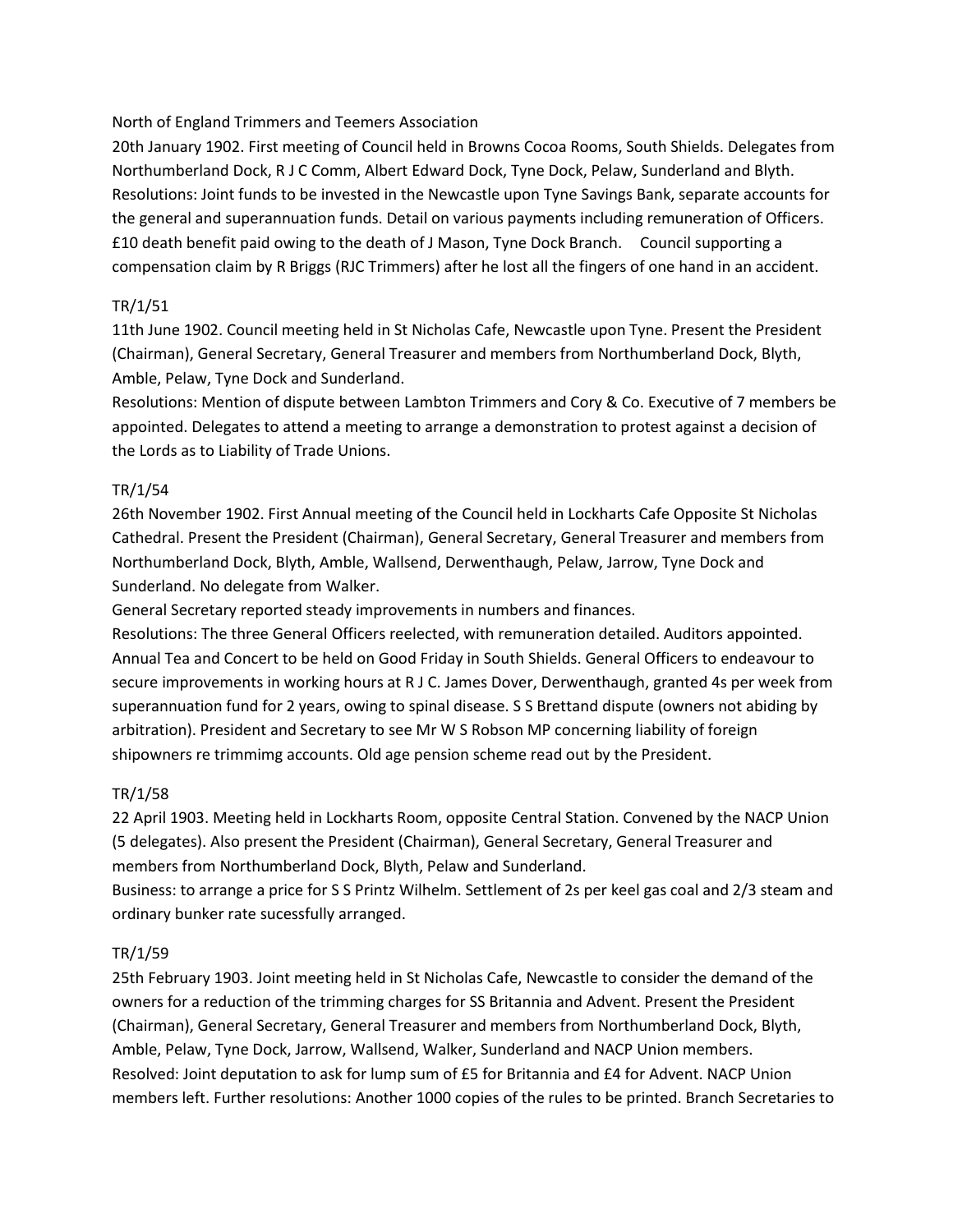send to General Secretary a list of all vessels paying special rates. General subscription for James Dover (TR1/54) as against the rules to grant superannuation allowance.

26th February. Deputation argued for £5 for Britannia. Advent hatches levelled 1s per keel.

### TR/1/61

8th July 1903. Executive Meeting held in St Nicholas Cafe, Newcastle. Present the President (Chairman), General Secretary, General Treasurer and members from Northumberland Dock, Blyth, R J Commissions, Pelaw, Tyne Dock and Sunderland.

Business: Question of the Thomson Line of cattle steamers

Resolutions: To give notice to Cairns, Young and Noble to cancel the old arrangements for trimming and in future the rate would be according to construction. Failure to secure the 3 deck rate would lead to legal proceedings. Members to be appointed for various trimming stations where these vessels may load to report on construction.

### TR/1/63

24th August 1903. Council Meeting held in St Nicholas Cafe, Newcastle. Present the President (Chairman), General Secretary, General Treasurer and members from Northumberland Dock, Blyth, R J Commissions, Pelaw, Tyne Dock and Sunderland.

Business: Report of deputation to Cairns, Young and Noble re Thompson Line who absolutely declined to admit that the vessels are 3 decked (registered at Lloyds as 2 decked). Other issues also. Trimmers at Sunderland, after dispute, had received the 3 deck rate for one of these vessels.

Resolutions: To adhere to former decision to require the tariff rate according to construction and tell Mr Noble so. Following this, Mr Noble claimed arbitration to settle the question. To advise the R J C Trimmers to stand out for the 3 deck rate.

# TR/1/66

25 th November 1903. Second Annual Council Meeting held in St Nicholas Cafe, Newcastle. Present the President (Chairman), General Secretary, General Treasurer and members from Northumberland Dock, Blyth, Amble, Pelaw, Tyne Dock and Sunderland. No delegates from Jarrow, Walker, Felling or Derwenthaugh.

General Secretary's report showing steady progress numerically and financially.

Resolutions: All 3 General Officers reelected with same rate of remuneration. Auditors reelected. Annual Tea and Concert to be held as usual. General Secretary compensated for loss of wages while on work for the Association. To send delegates to a conference convened by the Cardiff Trimmers on the hours question. President and Gen. Sec. to visit non-unionised trimmers at Sunderland.

# TR/1/69

20th January 1904. Council Meeting held in St Nicholas Cafe, Newcastle. Present the President (Chairman), General Secretary, General Treasurer and members from Northumberland Dock, Blyth, Walker, Jarrow, Pelaw, Tyne Dock and Sunderland No.1 and No.2.

Accession of new members from Sunderland (half of Londonderry and whole of Monkwearmouth). President and Secretary reported on a conference at Liverpool on the draft Dock Regulations. Resolved: Draft Dock Regulations approved. Gen. Sec. to attend the opening enquiry in London on 26th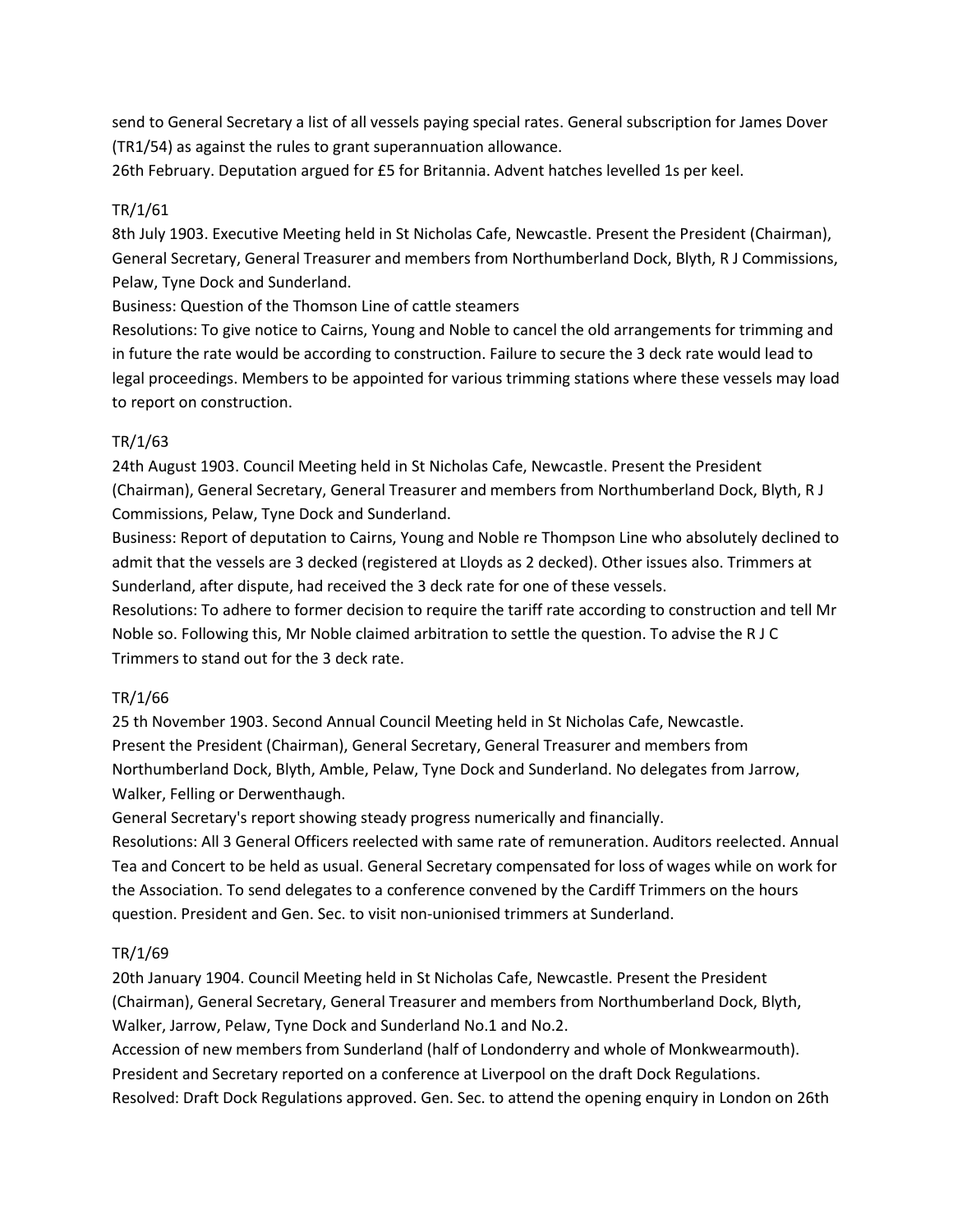January. General unsatisfaction at the result of arbitration on the Thompson Line so President and Sec. to consult solicitor Mr Jacks re any readjustment and matter to be left to the Executive.

### TR/1/72

8th February 1904. Executive Meeting held at Newcastle. Present the President, Secretary, Treasurer and Messrs Golding, Stoker, Aldridge and Ling.

Question of further action re the Thompson Line.

Resolutions: Deputation to see Mr Noble about further arrangements apart from the arbitration award. Secretary to write to Cardiff Trimmers Union re attending any future Enquiries on the Dock Regulations.

### TR/1/73

14th March 1904. Council Meeting held at Newcastle. Present the President (Chairman), General Secretary, General Treasurer and members from Northumberland and A E Dock, Amble, Blyth, Wallsend, Pelaw, Jarrow, Tyne Dock and Sunderland No.1 and No.2.

Resolved: The Thompson Line outstanding accounts be settled according to the Umpire's award. Notice be given to the agents to set aside the Umpires award and ask for new arrangements (to be left to the Executive). Approval of the course being pursued in relation to the Gordon Line. Any protest against the introduction of Yellow Labour in S Africa to be left to the discretion of individual branches. Secretary to write to Tynemouth Corporation Authorities, the agent of the Duke of Northumberland and the R J C drawing attention to the very dangerous condition of the roadway along the north shore of the Northumberland Dock.

### TR/1/75

13th April 1904. Executive Meeting held in Newcastle. Present the President (Chairman), General Secretary, General Treasurer and Golding, Stoker and Aldridge.

Business: Further action re the Thompson Line.

Resolved: To approach the ship owners to ask for a clearer definition of certain clauses of the tariff, refer this to branches and, if approved, the Council to take the necessary steps.

# TR/1/76

18th May 1904. Council Meeting held at Newcastle. Present the President (Chairman), General Secretary, General Treasurer and members from Northumberland and A E Dock, Blyth, Wallsend, Derwenthaugh, Pelaw, Tyne Dock and Sunderland No.1 and No.2.

Resolved: The Secretary to write again to the authorities concerned if there is no improvement in the Northumberland Dock roadway within 3 months. Secretary to represent the interests of the Association in the arbitration on the SS Violet. Majority of members feel that approaching the ship owners for a readjustment of certain clauses should lie in abeyance. Delegation to see Mr Noble to arrange for extra money for labour on the Thompson Line ships. Ballot to be arranged to set up full time post of General Secretary, to be held by current General Secretary at a weekly wage of £3 plus reasonable expenses.

# TR/1/80

1st June 1904. Executive meeting held in St Nicholas Cafe, Newcastle. Present the President (Chairman), General Secretary, General Treasurer and Golding, Stoker and Aldridge.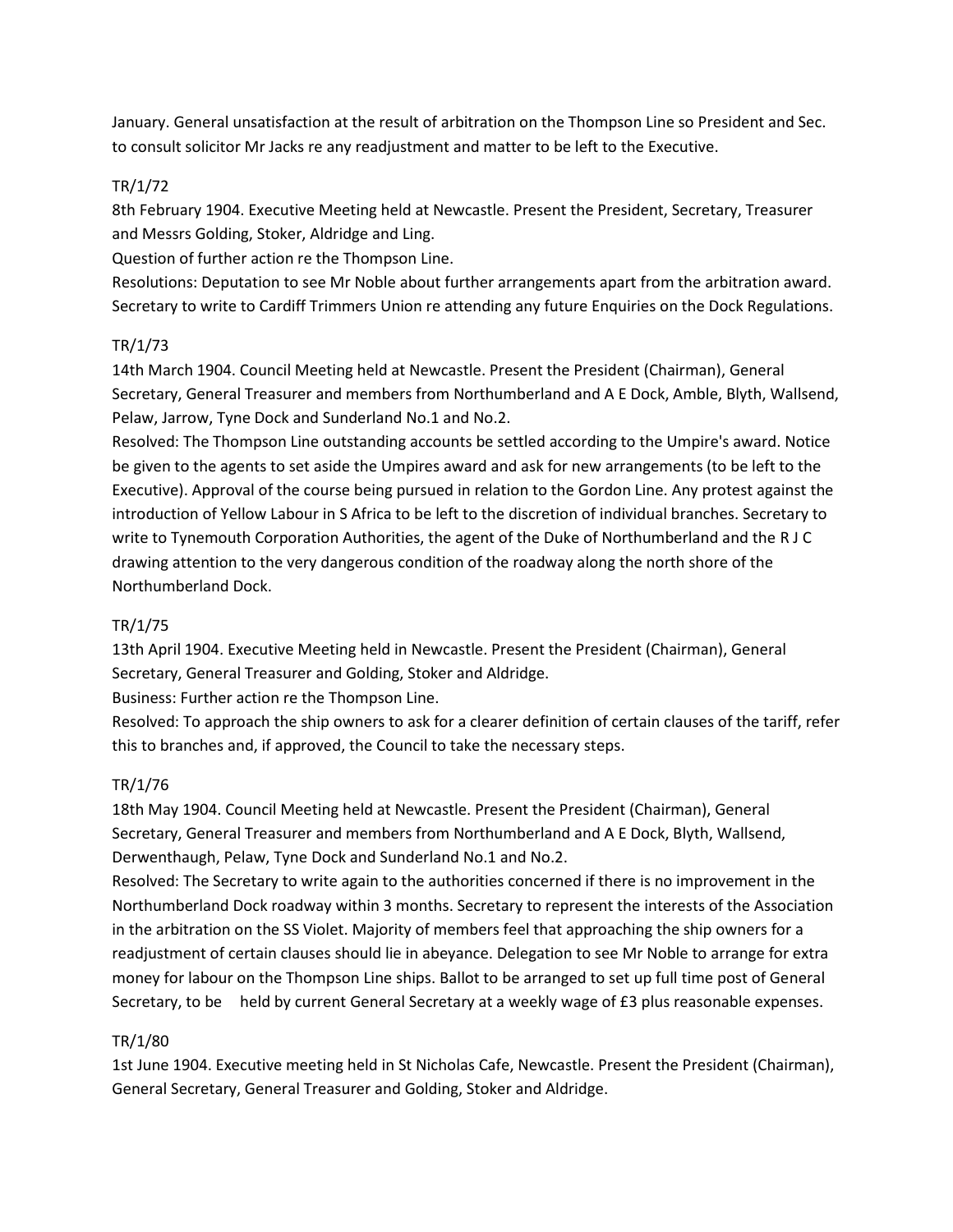Ballot re General Secretary counted. Present General Secretary (J W Meggison) appointed (for 776, out of 908 ballot papers returned, 1037 ballot papers issued). To begin full time duties on 6th June.

### TR/1/81

Council meeting held in St Nicholas Cafe, Newcastle. Present as Chairman Mr Rutherford, General Secretary, General Treasurer and members from Northumberland, Amble, Blyth, Derwenthaugh, Felling, Pelaw, Jarrow, Tyne Dock, Sunderland So. Dock, Wearmouth, Lambton, Hebburn, Dunston. Business: SS Lucent altered and owners seeking a reduction in the trimming rate. Deputation to meet owners to effect a settlement. Same deputation to meet agents of SS Factor re bunkers of that vessel.

#### TR/1/84

23rd November 1904. Third Annual Council Meeting held in St Nicholas Cafe, Newcastle. Present the President (Chairman), General Secretary, General Treasurer and members from Northumberland and A E Dock, Blyth, Derwenthaugh, Pelaw, Tyne Dock, Sunderland So. Dock, Jarrow, Felling, Wearmouth. Mr Elliot, So. Sunderland Dock delegate, unable to attend due to an accident he had sustained. President Mr Foord congratulated on his election to the Town Council of South Shields as member for Tyne Dock Ward.

President, Treasurer and Auditors reelected (same remuneration as previously).

Resolutions: To invest portion of funds in mortgages to bona fide members (arrangements detailed). To not send delegates to the Trade Union Congress or the proposed conference on the State Provision of Meals for Schoolchildren. That the Secretary write to Messrs Gordon re delay in collection of accounts for their vessels. The Secretary to obtain 60 copies of the new Dock Regulations and to visit branches to fully acquaint members of the same. The next Executive Meeting to invite delegates from places not connected with the Association to discuss the formation of a Wages or Conciliation Board for the Tyne and Blyth district. The arrangements for the Annual Tea and Concert be left in the hands of the Tyne Dock Branch.

Discussion on the lift question.

### TR/1/89

1st May 1905. Executive Meeting held in St Nicholas Cafe, Newcastle. Present the President, Secretary, Treasurer and Golding, Stoker, Aldridge and Ling.

Application for loan of £200 on a mortgage of a new house in Jervis Street, Hebburn. Agreed provided the property was freehold (further detail of arrangements). Question of further continuance of the Annual Tea and Concert be referred to the Tyne Dock branch for settlement. General Secretary to obtain a safe for the Association's papers and books. President and Secretary to attend the Trade Union conference in South Shields on 2nd May re questions of labour and the return of Mr W S Robson to the House of Commons. To obtain the full benefit of the new Dock Regulations, additional Inspectors are required at each port. Necessity for further regulation of Burial and Superannuation Funds in view of increasing liability (further detail).

### TR/1/93

6th July 1905. Council Meeting held in St Nicholas Cafe, Newcastle. Present the President (Chairman), General Secretary, General Treasurer and members from Northumberland, Blyth, Tyne Dock, Harton,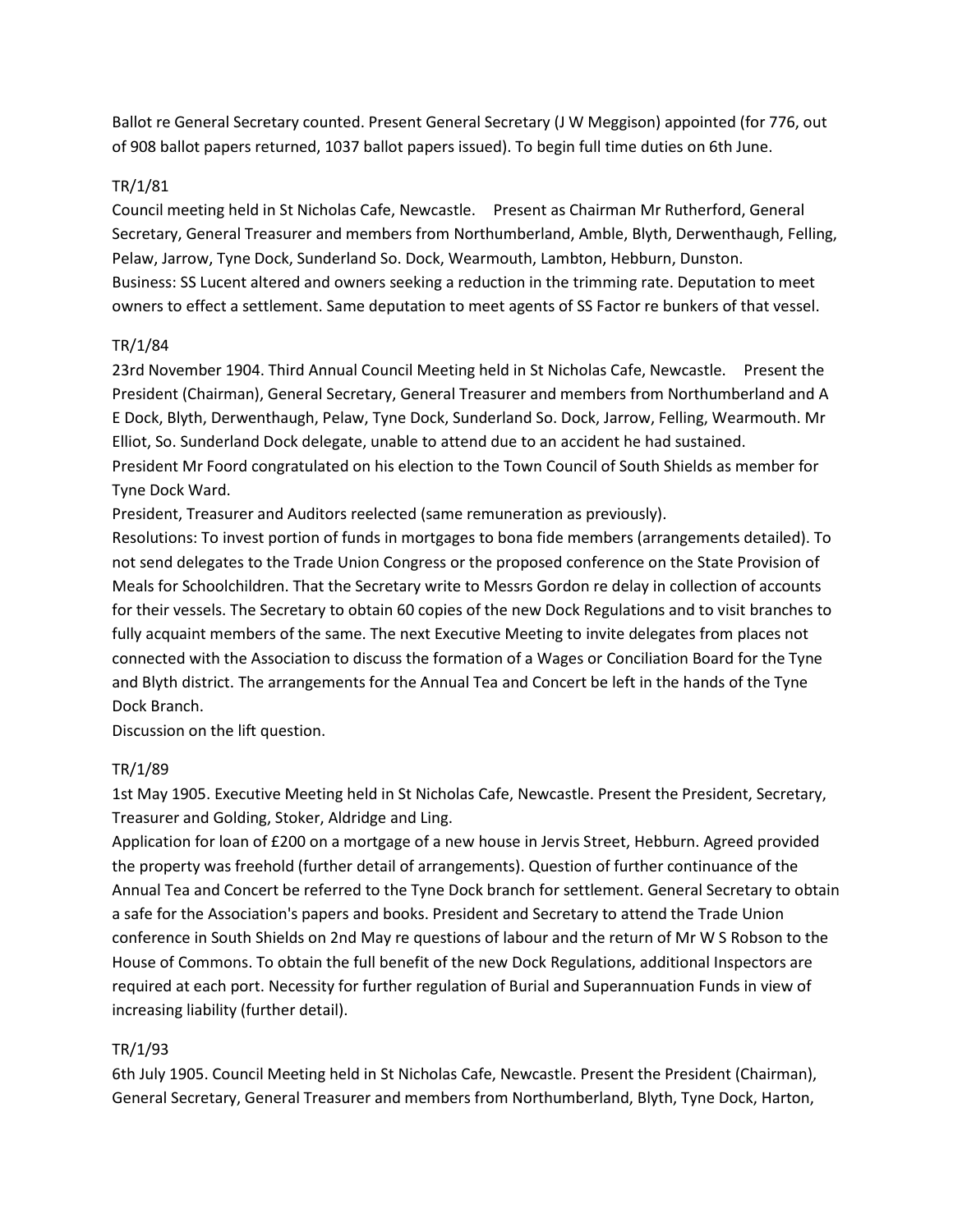Sunderland So. Dock, Jarrow, Wearmouth, Hetton, Seaham.

Resolutions: Alteration of Burial Fund benefits rule to be submitted to ballot by members (further detail). No alteration of Superannuation Fund rules.

### TR/1/95

6th July 1905 (afternoon of same day as above meeting). Conference of River Tyne Delegates. Present the President (Chairman), General Secretary, General Treasurer and members from Northumberland Dock, R J C and A E Dock, Harton, Tyne Dock, Jarrow, Dunston, Hebburn.

Resolutions: Arrangements for payments in situations where loading and further loading/trimming take place at different places (further detail). 500 copies of the resolutions to be printed and sent by the Secretary to various trimming stations on the Tyne.

### TR/1/98

7th September 1905. Executive Meeting held in St Nicholas Cafe, Newcastle. Delegates: the President, Secretary, Treasurer and Messrs Golding, Stoker, Aldridge and Ling.

Votes counted in ballot on Burial Fund rule change (TR/1/93). Total membership 1224, ballot papers returned 1002, in favour 948, against 29, spoiled 1, blank 24.

Decision to adhere to grant mortgages on freehold property only.

### TR/1/99

7th September 1905 (afternoon of above meeting). Conference of Trimmers Representatives. Present President, Secretary, Treasurer and delegates from Amble, Blyth, A E Dock, Whitehill Point, Northumberland Dock, Wallsend, Derwenthaugh, Pelaw and Heworth, Jarrow, Tyne Dock, Hebburn, Wallsend (New), Dunston, N A C P U, Sunderland So Dock, Lambton, Hetton, Seaham. Resolutions: Formation of a Board or Committee for the Tyne & Blyth Ports for the settling of rates for

vessels alleged to be exceptionally easy to trim. Ballot on this by 21st inst.

S S Llangoise, loaded at Tyne Dock and Whitehill Point, had been trimmed by the crew. Deputation to meet the local managers of N E R and R J C to prevent a like recurrence. If local officials not being prepared to deal with the matter, then the deputation to seek an interview with the Directors of N E R and chief officials of R J C.

### TR/1/101

23rd October 1905. Conference of Trimmers Representatives held in St Nicholas Cafe, Newcastle. Present President, Secretary, Treasurer and delegates from Blyth, A E Dock, Whitehill Point, Northumberland Dock, Wallsend, Derwenthaugh, Felling, Pelaw, Jarrow, Tyne Dock. Hebburn men could not send a representative but would abide by the decisions of the conference.

Deputation (TR/1/99) had not yet sought an interview, the trouble being at a end for the time being. A second vessel had employed the Trimmers and there had been certain changes in the official staff of the N E R.

Resolutions: A Board or Port Committee be formed (TR/1/99). Detail on composition of the Board and dealing with the expenses. Blyth to have a separate committee but act in concert with the Tyne Board.

### TR/1/105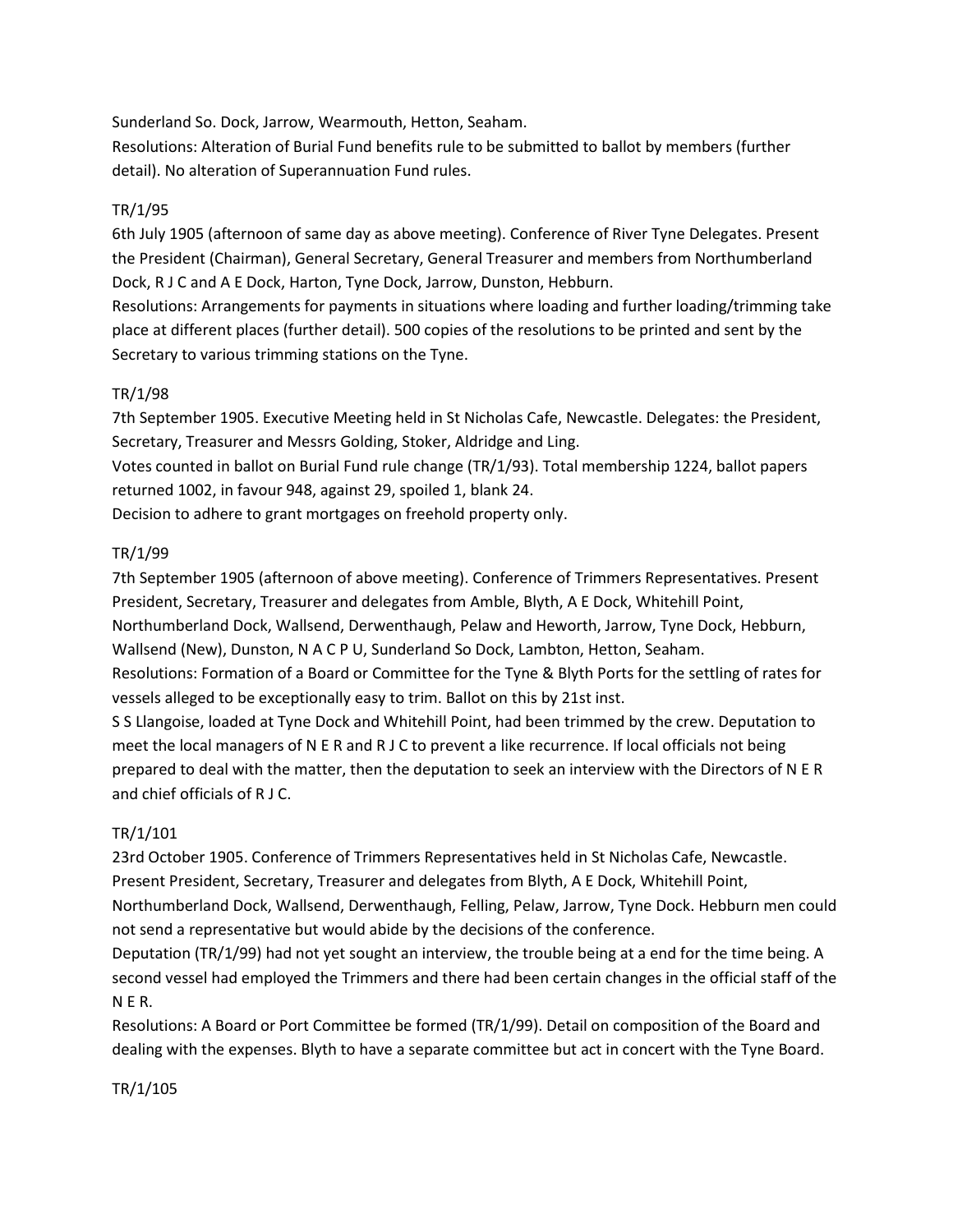21st November 1905. Fourth Annual Council Meeting held in St Nicholas Cafe, Newcastle. Present President, Secretary, Treasurer and delegates from Blyth, Northumberland Dock, Derwenthaugh, Pelaw, Jarrow, Tyne Dock, River Wear, South Dock. No delegates from Amble, Wallsend, Walker, Felling, Harton or Seaham Harbour.

Resolutions: President, Treasurer and Auditors reelected. To send no delegates to the Trade Union Congress or L R C (possibly Labour Party Conference). To discontinue the Good Friday Tea and Concert for a year or two. No representative to attend the Opening Enquiry at Westminster on the Draft Regulations for Waggons. To rescind previous resolutions re mortgages (TR/1/89, TR/1/84). Payment of expenses to delegates involved in disputes (further detail). General Secretary granted a holiday of two weeks in the ensuing year.

### TR/1/109

11th April 1906. Council Meeting held in St Nicholas Cafe, Newcastle. Present President, Secretary, Treasurer and delegates from Amble, Blyth, Northumberland Dock, Walker, Pelaw, Jarrow, Tyne Dock, Sunderland So Dock, Hetton, Monkwearmouth, Seaham.

Business: Dispute over rates for two turret steamers, Drumcondra and Inverness; owners claiming settlement by arbitration.

Resolutions: From Blyth, that the Drumcondra dispute be submitted to arbitration, recommended umpire Mr J E Tully, shipowner of Newcastle. Secretary and President, with the Executive Council, empowered to settle disputes except for those of such importance that a full Council Meeting is justified. Thomas Blair appointed to the Executive in place of J Stoker. Secretary to send reports of Executive Meetings to branches. SS Ballochbuie is being loaded without trimmers so Secretary is to endeavour to secure unity of purpose of trimmers at Sunderland and approach the owners with a view to the trimmers being used.

### TR/1/112

13th June 1906. Executive Meeting held in St Nicholas Cafe, Newcastle. President (chair), Secretary, Treasurer and Messrs Aldridge, Blair, Golding, Ling.

Votes counted in a ballot for election of a Trustee to replace the late Joseph Lee Snr of Northumberland Dock Branch, 1053 papers. Joseph Lee (son of the Late Joseph Lee) elected with 475 votes. Conversation on the increasing number of disputes regarding tariff rates, unfair use of arbitration clause, raising of load line in steamers and associated increase in labour.

Resolution: To convene a Representative Meeting of the Tyne and Blyth District to discuss these questions and whether it is advisable to approach the Shipowners Association with a view to settle these matters.

#### TR/1/114

5th July 1906. Meeting of Trimmers Representative held in St Nicholas Cafe, Newcastle. Present President, Secretary, Treasurer and delegates from Blyth, A E Dock, Whitehill Point, Northumberland Dock, Wallsend, Derwenthaugh, Dunston, Pelaw, Heworth, Jarrow, Tyne Dock, N A C P U. No delegates from Amble, Seaton, Delaval, Walker, Felling, Hebburn or Harton.

Resolutions: To seek an interview with the Shipowners to discuss grievances and effect a settlement on a list of points (further details). Next meeting to be held on 18th July to receive reports from the men.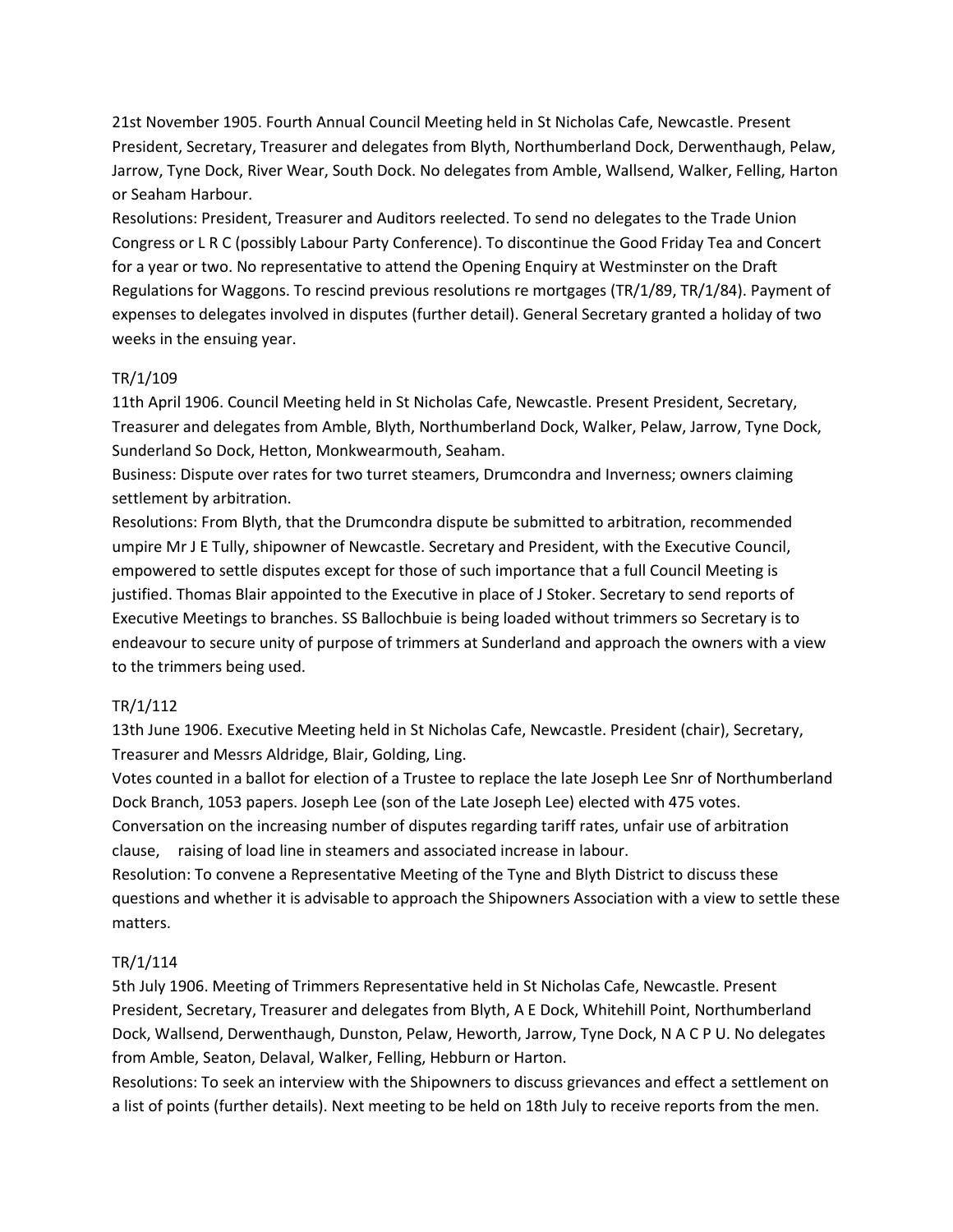### TR/1/116

18th July 1906. Meeting of Trimmers Representatives held in St Nicholas Cafe, Newcastle. Present Mr P Rutherford, Tyne Dock, President, Secretary, Treasurer and delegates from Blyth, A E Dock, R J C, Northumberland Dock, Derwenthaugh, Felling, Dunston, Pelaw, Heworth, Hebburn, Jarrow, Tyne Dock. No delegates from Amble, Wallsend, Walker or Harton.

Delegates submitted their reports regarding proposals of the last meeting and a detailed list of points was agreed covering amendment of the arbitration clause, rates for loading of various types, work to cease at 5 pm on Saturdays and recommence at 6 am on Mondays. Secretary was instructed to write to the Shipowners asking them for an interview.

### TR/1/120

29th August 1906. Executive Meeting held in St Nicholas Cafe, Newcastle. President (chair), Treasurer, Secretary and Messrs Aldridge, Golding, Blair and Ling.

Reply read of the Shipowners to the request for a meeting. Opinion of the Shipowners was that the present time was inopportune. Also reported was a feeling on the part of many members against such a meeting as they feared the result would be to our disadvantage. After discussion, it was resolved to take a ballot of members on three questions.

1. To meet Shipowners to discuss a Conciliation Board only.

- 2. To meet Shipowners to discuss the full list from the 18th July meeting.
- 3. Against meeting the Shipowners.

Ballot papers to be returned by 10th September.

#### TR/1/122

19th November 1906. Fifth Annual Council Meeting held in St Nicholas Cafe, Newcastle. Present President, Secretary, Treasurer and delegates from Amble, Blyth, A E Dock, R J C, Northumberland Dock, Derwenthaugh, Felling, Pelaw, Jarrow, Tyne Dock, Hetton, Bells Drops, Lambton, South Dock. No delegates from Wallsend, Walker, Harton or Seaham.

Mr Rutherford expressed the hearty congratulations of the Council and members to the President Mr Foord upon the high honour conferred upon him by his elevation to the Bench of South Shields Magistrates.

Letter from Capt. Lord, Secretary of the North of England Steamship Owners Association saying that a meeting of Signatories of the Tariff will be held on 23<sup>rd</sup> November to consider the formation of a Conciliation Board for the Tyne and Blyth District. Deputation of Tyne Port members to attend that meeting; deputation to meet beforehand.

Resolved: Secretary to write again to the owners of SS Kildona re their refusal to give accident compensation to John Allen of A E Dock. SS Freidericke loaded at Blyth as 2 deck, owners now saying single deck; the Association will fight for the full amount. President, Treasurer and Auditors reelected. James Dover, Derwenthaugh (TR/1/54, TR/1/59), permanently incapacitated for the past 3 years, now awarded superannuation benefit from  $1<sup>st</sup>$  January 1906. Question of support for the Royal Victoria Infirmary, Newcastle, to be left to discretion of individual trimming stations. Question of paying half load lifts (TR/1/95) raised; Conference of River Tyne Representatives to clarify.

TR/1/127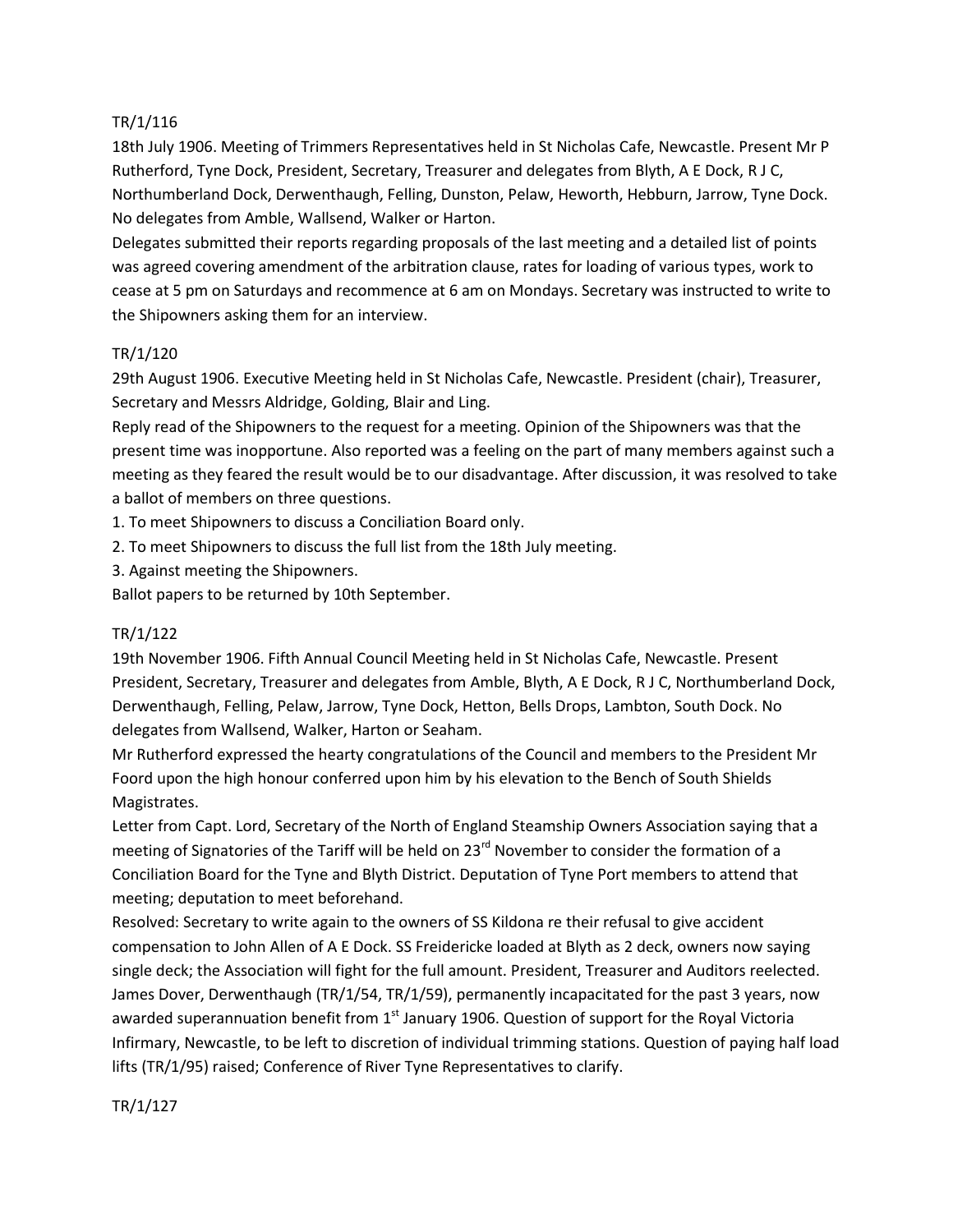27<sup>th</sup> December 1906. Conference of Representatives held at Newcastle. Present Mr P Rutherford in the Chair, Gen Secretary and delegates from Blyth, A E Dock, R J C, Northumberland Dock, Wallsend, Derwenthaugh, Dunston, Felling, Pelaw, Jarrow, Tyne Dock.

Letter from Capt Lord (TR/1/122) saying proposed Conciliation Board had been approved by the North of England Steamship Owners Association, to come into effect 1<sup>st</sup> January 1907, asking for names of Trimmers Association representatives appointed for the Board. Owners representatives J E Tully, Daniel Stephens, J J Forster, A Munro Sutherland, W J Noble, Capt. Cutting.

Resolutions: Ballot for 3 representatives for the Conciliation Board. If any of the 3 unable to attend, the next 3 in order of ballot to make up the numbers. On the second ballot the votes were, A Lee (Blyth) 21, C Rood (Dunston) 21, J Foord (Tyne Dock) 23, W Lovely (Tyne Dock) 17, P Rutherford (Northumberland Dock) 10, J Blair (A E Dock) 16, J W Meggison (Secretary) 19. Representatives Foord, Lee, Rood, Meggison, Lovely, Blair. Representatives to be paid 15s per day and train fare for Board Meetings. 6 months notice on either side to be given for abolition of the Board. At the next conference, discuss the provision of an office room where trimmers can confer on rates and a book for rates paid by various vessels.

#### TR/1/130

21<sup>st</sup> March 1907. Council meeting held in St Nicholas Cafe, Newcastle. Present P Rutherford (Chair), Secretary and delegates from Amble, Blyth, Northumberland Dock, Wallsend, Derwenthaugh, Felling, Pelaw, Harton, Tyne Dock, Bells Drops, Hetton, Lambton, South Dock, Seaham (23 in total). Resolutions: Expenses of the Conciliation Board be met by a levy on members of the Tyne and Blyth District and not out of Association funds. The Secretary to write to the Branch Secretary of the Amalgamated Railway Servants urging them to pay their proportion of the expenses of the Conciliation Board. If an average wage is required for compensation claims, the figure to be provided by each place. Secretary to obtain copies of Willis Amended Compensation Act for distribution to branches. Secretary to be supplied with a roll top desk and office chair. For 'Violet' and 'Sybil' only the gas coal question be submitted to the Conciliation Board. When asked for quotes for special rates, parties involved should confer to prevent any one place competing against another. Lift question on the Tyne discussed.

#### TR/1/133.

29<sup>th</sup> April 1907. Council Meeting held in St Nicholas Cafe, Newcastle. Present Mr Rutherford (Chair), Secretary and delegates from Amble, Blyth, A E Dock, R J C, Northumberland Dock, Derwenthaugh, Felling, Pelaw, Jarrow, Tyne Dock, Harton, Bells Drops, Hetton, Lambton, South Dock. Resolutions: No affiliation with North East Coast Federation of Trades. Increasing the contributions and benefits of the Superannuation Fund be left to the next Annual Council Meeting. General Officers to sign the memo drawn up by the Secretary of the Labour Party to the Home Secretary re Factory Inspectors. Sunderland members then left.

### TR/1/135

29<sup>th</sup> April 1907. Conference of the Tyne and Blyth District. John Foord presided with delegates as above plus Tyne Dock (2 more), Hebburn, Dunston.

Resolutions: Gas Coal rate discussed, various places to make the best arrangements they can with